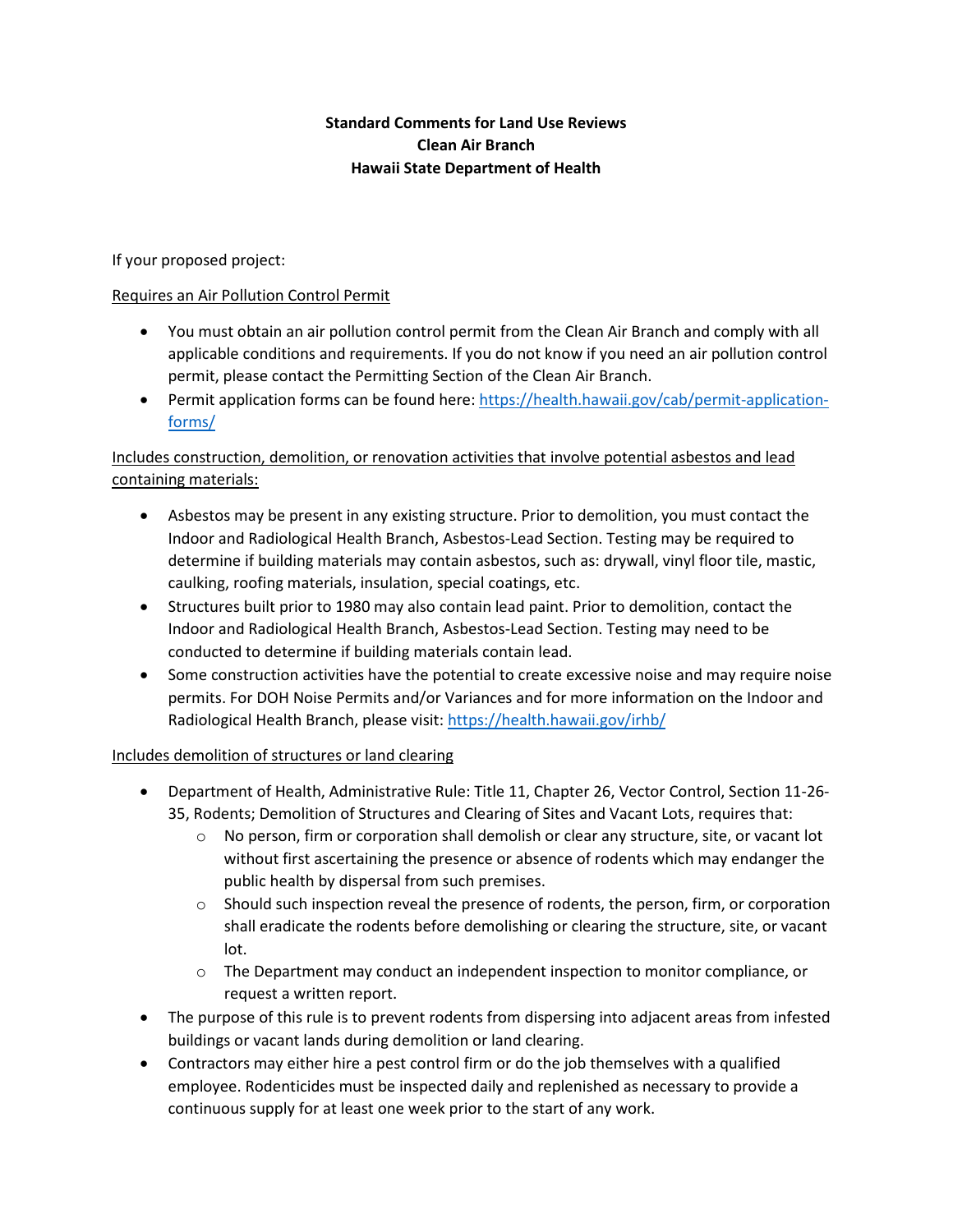• To submit notifications or for more information, contract the Vector Control Branch: <https://health.hawaii.gov/vcb/>

### Has the potential to generate fugitive dust

- You must reasonably control the generation of all airborne, visible fugitive dust. Note that construction activities that occur near to existing residences, businesses, public areas and major thoroughfares exacerbate potential dust concerns. It is recommended that a dust control management plan be developed which identifies and mitigates all activities that may generate airborne, visible fugitive dust. The plan, which does *not* require Department of Health approval, should help you recognize and minimize potential airborne, visible fugitive dust problems.
- Construction activities must comply with the provisions of Hawaii Administrative Rules, §11- 60.1-33 on Fugitive Dust. In addition, for cases involving mixed land use, we strongly recommend that buffer zones be established, wherever possible, in order to alleviate potential nuisance complaints.
- You must provide reasonable measures to control airborne, visible fugitive dust from the road areas and during the various phases of construction. These measures include, but are not limited to, the following:
	- $\circ$  Planning the different phases of construction, focusing on minimizing the amount of airborne, visible fugitive dust-generating materials and activities, centralizing on-site vehicular traffic routes, and locating potential dust-generating equipment in areas of the least impact;
	- $\circ$  Providing an adequate water source at the site prior to start-up of construction activities; Landscaping and providing rapid covering of bare areas, including slopes, starting from the initial grading phase;
	- o Minimizing airborne, visible fugitive dust from shoulders and access roads;
	- $\circ$  Providing reasonable dust control measures during weekends, after hours, and prior to daily start-up of construction activities; and
	- $\circ$  Controlling airborne, visible fugitive dust from debris being hauled away from the project site.
- If you have questions about fugitive dust, please contact the Enforcement Section of the Clean Air Branch

# Increases the population and potential number of vehicles in an area:

- The creation of apartment buildings, complexes, and residential communities may increase the overall population in an area. Increasing the population in an area may inadvertently lead to more air pollution via vehicle exhaust. Vehicle exhaust releases molecules in the air that negatively impact human health and air quality, as they are known lung irritants, carcinogens, and greenhouse gases.
- Ensure that residents keep their vehicle idling time to three (3) minutes or less.
- Provide bike racks and/or electric vehicle charging stations for residents.
- Ensure that there are sufficient and safe pedestrian walkways and crosswalks throughout and around the development.
- Conduct a traffic study to ensure that the new development does not significantly impact traffic in the area.